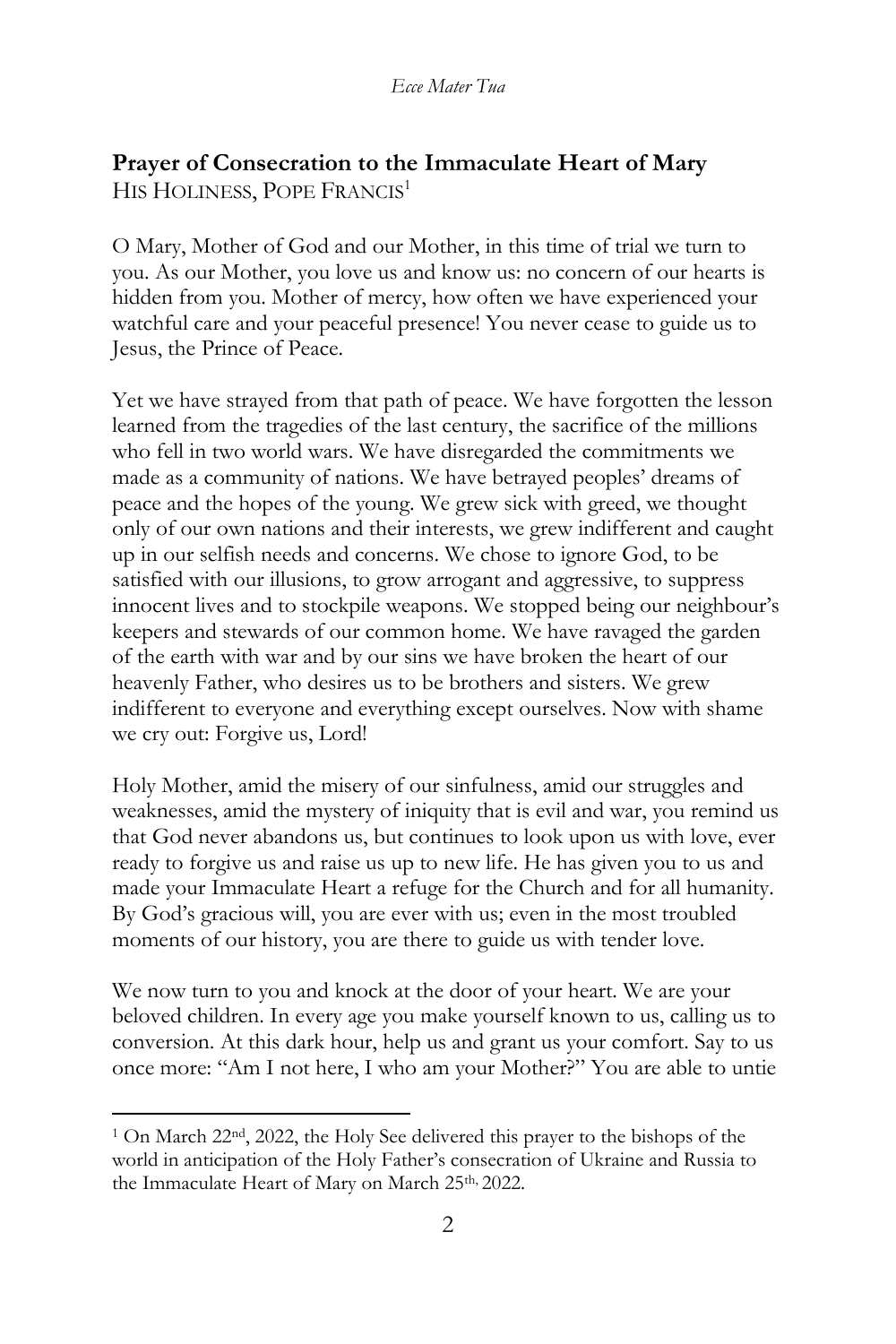the knots of our hearts and of our times. In you we place our trust. We are confident that, especially in moments of trial, you will not be deaf to our supplication and will come to our aid.

That is what you did at Cana in Galilee, when you interceded with Jesus and he worked the first of his signs. To preserve the joy of the wedding feast, you said to him: "They have no wine" (Jn 2:3). Now, O Mother, repeat those words and that prayer, for in our own day we have run out of the wine of hope, joy has fled, fraternity has faded. We have forgotten our humanity and squandered the gift of peace. We opened our hearts to violence and destructiveness. How greatly we need your maternal help!

Therefore, O Mother, hear our prayer.

Star of the Sea, do not let us be shipwrecked in the tempest of war.

Ark of the New Covenant, inspire projects and paths of reconciliation.

Queen of Heaven, restore God's peace to the world.

Eliminate hatred and the thirst for revenge, and teach us forgiveness.

Free us from war, protect our world from the menace of nuclear weapons.

Queen of the Rosary, make us realize our need to pray and to love.

Queen of the Human Family, show people the path of fraternity.

Queen of Peace, obtain peace for our world.

O Mother, may your sorrowful plea stir our hardened hearts. May the tears you shed for us make this valley parched by our hatred blossom anew. Amid the thunder of weapons, may your prayer turn our thoughts to peace. May your maternal touch soothe those who suffer and flee from the rain of bombs. May your motherly embrace comfort those forced to leave their homes and their native land. May your Sorrowful Heart move us to compassion and inspire us to open our doors and to care for our brothers and sisters who are injured and cast aside.